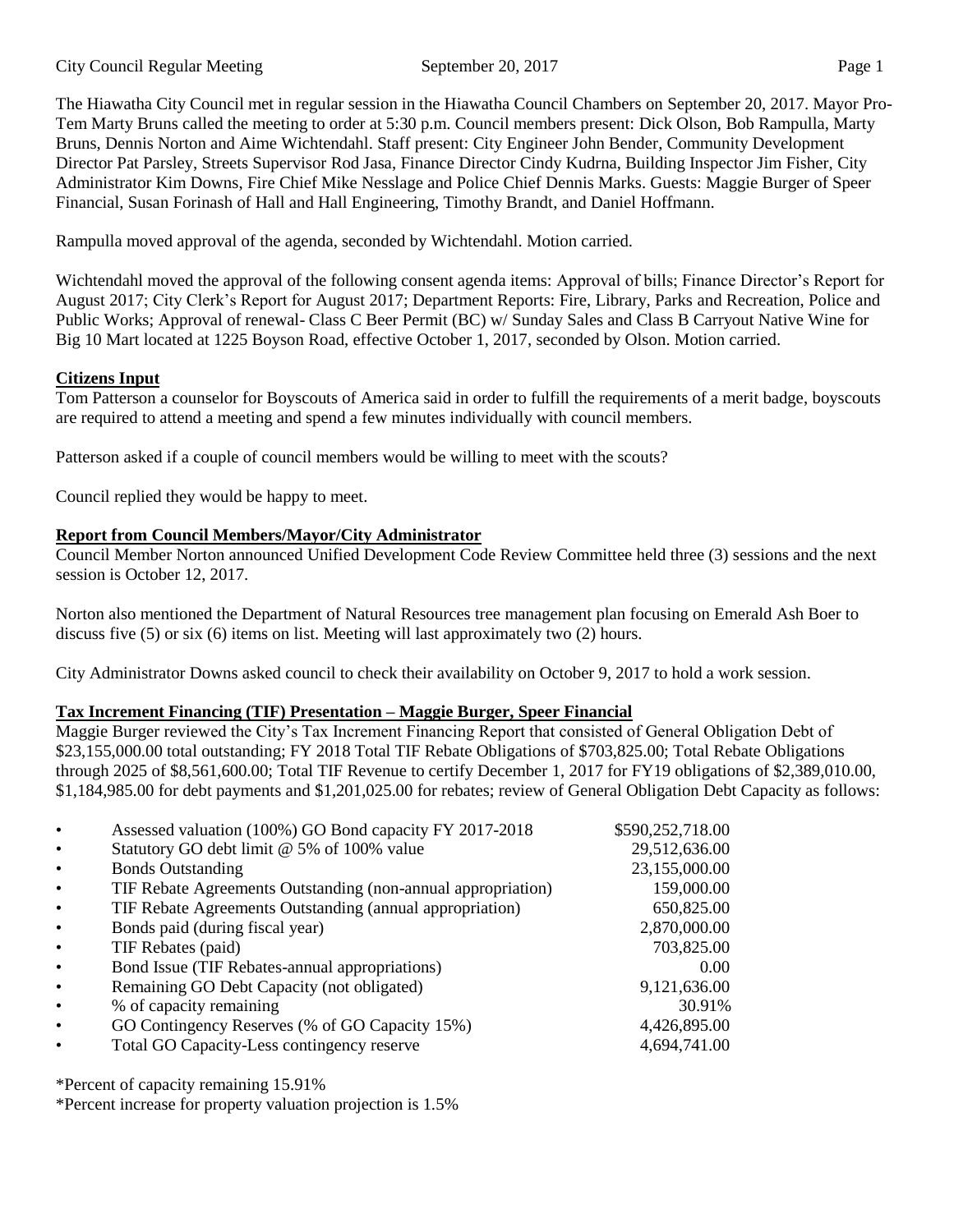## **PUBLIC HEARING – to consider voluntary annexation application submitted by John and Lois Novak**

Mayor Pro-Tem Bruns opened the public hearing to consider voluntary annexation application submitted by John and Lois Novak at 5:48 P.M.

No written or public comments were received at or prior to the public hearing. Public Hearing closed at 5:49 P.M.

Olson presented RESOLUTION #17-173 approving the voluntary annexation application submitted by John K. and Lois A. Novak for property locally known as 3590 Todd Hills Road, Cedar Rapids, IA, seconded by Rampulla. Roll call vote: AYES: Wichtendahl, Olson, Norton, Rampulla, Bruns. NAYS: None. ABSENT: None. **RESOLUTION #17-173 adopted.** 

#### **PUBLIC HEARING – to consider voluntary annexation application submitted by Timothy Brandt**

Mayor Pro-Tem Bruns opened the public hearing to consider voluntary annexation application submitted by Timothy Brandt at 5:50 P.M.

Timothy Brandt commented he is anxious to annex into Hiawatha.

There were no additional written or public comments received at or prior to the public hearing. Public Hearing closed at  $5:51$  PM

Wichtendahl presented RESOLUTION #17-174 approving the voluntary annexation application submitted by Timothy C. Brandt for property locally known as 3509 County Home Road, Cedar Rapids, IA, seconded by Norton. Roll call vote: AYES: Rampulla, Olson, Bruns, Wichtendahl, Norton. NAYS: None. ABSENT: None. **RESOLUTION #17-174 adopted.** 

## **Approving Final Plat for Rolling Prairie Estates Third Addition and authorizing execution of a Development Agreement by and between the City of Hiawatha and J. Murphy Homes, L.L.C.**

Rampulla presented RESOLUTION #17-175 approving Final Plat for Rolling Prairie Estates Third Addition and authorizing execution of a Development Agreement by and between the City of Hiawatha and J. Murphy Homes, L.L.C., seconded by Norton. Roll call vote: AYES: Olson, Wichtendahl, Bruns, Norton, Rampulla. NAYS: None. ABSENT: None. **RESOLUTION #17-175 adopted.** 

## **Peck's Landing - Approving the plan of improvements installation for Peck's Landing First Addition**

Olson presented RESOLUTION #17-176 granting permission for Contractor to proceed with installation of improvements in Peck's Landing First Addition including sanitary sewer, water main and three (3) LED urbanscape street lights to the City of Hiawatha, Linn County, Iowa, seconded by Wichtendahl. Roll call vote: AYES: Bruns, Norton, Olson, Wichtendahl, Rampulla. NAYS: None. ABSENT: None. **RESOLUTION #17-176 adopted.** 

## **Peck's Landing - Approving the plan of improvements installation for Peck's Landing Edgewood Road Extension**

Rampulla presented RESOLUTION #17-177 granting permission for Contractor to proceed with installation of improvements in Peck's Landing Edgewood Road Extension including 755 LF of sanitary sewer, 450 LF of water main, 460 feet of Edgewood Road Extension with storm sewer and draintile, and 450 feet of 10 foot multi-use trail in the City of Hiawatha, Linn County, Iowa, seconded by Wichtendahl. Roll call vote: AYES: Rampulla, Wichtendahl, Norton, Olson, Bruns. NAYS: None. ABSENT: None. **RESOLUTION #17-177 adopted.** 

## **2016-2017 Emmons Street/North Center Point Road/Robins Road Intersection Improvements Phase 2 Roadway Package Project – Change Order #4**

Olson presented RESOLUTION #17-178 approving Change Order #4 for the 2016-2017 Emmons Street/North Center Point Road/Robins Road Intersection Improvements Phase 2 Roadway Package Project with Rathje Construction Co., of Marion, IA, with an increase in contract amount of \$11,593.73, resulting in a revised total project contract amount of \$2,838,269.99, seconded by Rampulla. Roll call vote: AYES: Wichtendahl, Olson, Norton, Rampulla, Bruns. NAYS: None. ABSENT: None. **RESOLUTION #17-178 adopted.**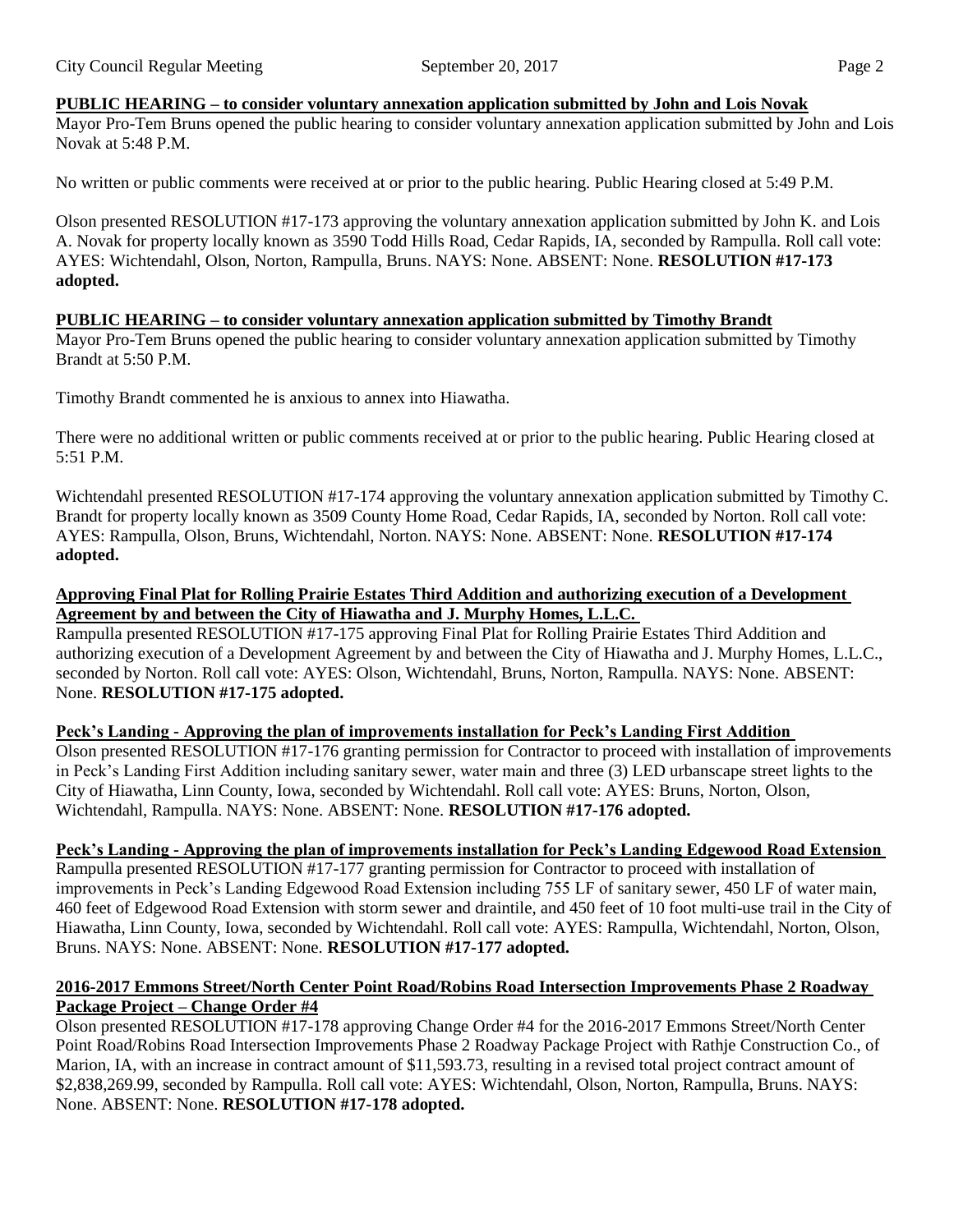## **2016-2017 Emmons Street/North Center Point Road/Robins Road Intersection Improvements Phase 2 Roadway Package Project – Pay Estimate #10**

Norton presented RESOLUTION #17-179 approving application for Partial Pay Estimate #10 for the 2016-2017 Emmons Street/North Center Point Road/Robins Road Intersection Improvements Phase 2 Roadway Package Project, and directing City Clerk to make payment to Rathje Construction Co., of Marion, Iowa, in the amount of \$161,992.32, seconded by Wichtendahl. Roll call vote: AYES: Olson, Norton, Rampulla, Bruns, Wichtendahl. NAYS: None. ABSENT: None. **RESOLUTION #17-179 adopted.** 

City Engineer Bender discussed with Council the importance of studying the current lane configuration on North Center Point Road from Blair's Ferry Road to Boyson Road at a work session in April and then again in June. The current painted pavement markings on Center Point Road is a 3-lane configuration from Tower Terrace Road to Boyson Road, and a 4 lane configuration from Boyson Road to Blair's Ferry Road. When the new Emmons Intersection is completed, it will be developed as a 3-lane section almost to the railroad tracks.

Staff felt this is a confusing situation as vehicles travel North Center Point Road and had a study prepared that looked at the traffic volumes and roadway widths and the possibility of restriping the roadway in a consistent manner. Another name for this type of study is a "road diet." The Iowa DOT also prepared a report that concluded that Center Point Road would be a good candidate for a lane reconfiguration project. The IDOT lists many reasons why a project of this nature would increase efficiency and utilization of a roadway by the traveling public.

In April council directed staff to conduct a study with design and cost estimate. In June council reviewed that study and approved the negotiated change order with our prime contractor for the intersection project to repaint the section of North Center Point Road to a 3-lane section with bike lanes from Boyson Road to the new Emmons Street intersection. This work will be completed in the next week or so.

Since that time, the city posted articles in the city newsletter and website with intent to change the lane configuration of North Center Point Road. This information created interest in the change with concerns. This lead to a meeting this week with a local business in the area that was not in favor of this kind of change. The main objection was the added bike lane on the roadway when there is a trail 10' already installed. The business owner expressed his concern with pulling out of his property, he already has to look for bicyclist and pedestrians on the trail, and now he will have to look for bicyclist on the road way bike lane. Business owner feels this could be a liability for him and his employees.

Because of the time restraint to get the work done, the city did not hold any public meetings or open houses to gain more input from the citizens. The city did provide the reconfigure plan to the Iowa DOT, the Corridor Metropolitan Planning Organization (CMPO) staff, and the officers of the Linn County Trails Association. All organizations responded with positive comments.

As the city moves forward questions could arise as to the reasons the city has proceeded with this change. Below is a list of possible pros and cons City Engineer prepared for consideration of a 3-lane section with a bike lane:

# **Pros:**

- Provides a consistent roadway configuration along North Center Point Road
- Traffic volumes and roadway width will support this change
- Improves performance and efficiency of the roadway
- Provides for other uses of the roadway
- Improves pedestrian safety
- Provides direct connection for bike traffic to Boyson Road Trail
- Reduces risk of crashes
- More desirable environment for work and shopping
- More flexible for existing driveways and new developments access points
- Inexpensive to provide change as includes only painting

## **Cons:**

• Roadway was constructed as 4-lane design over last few years